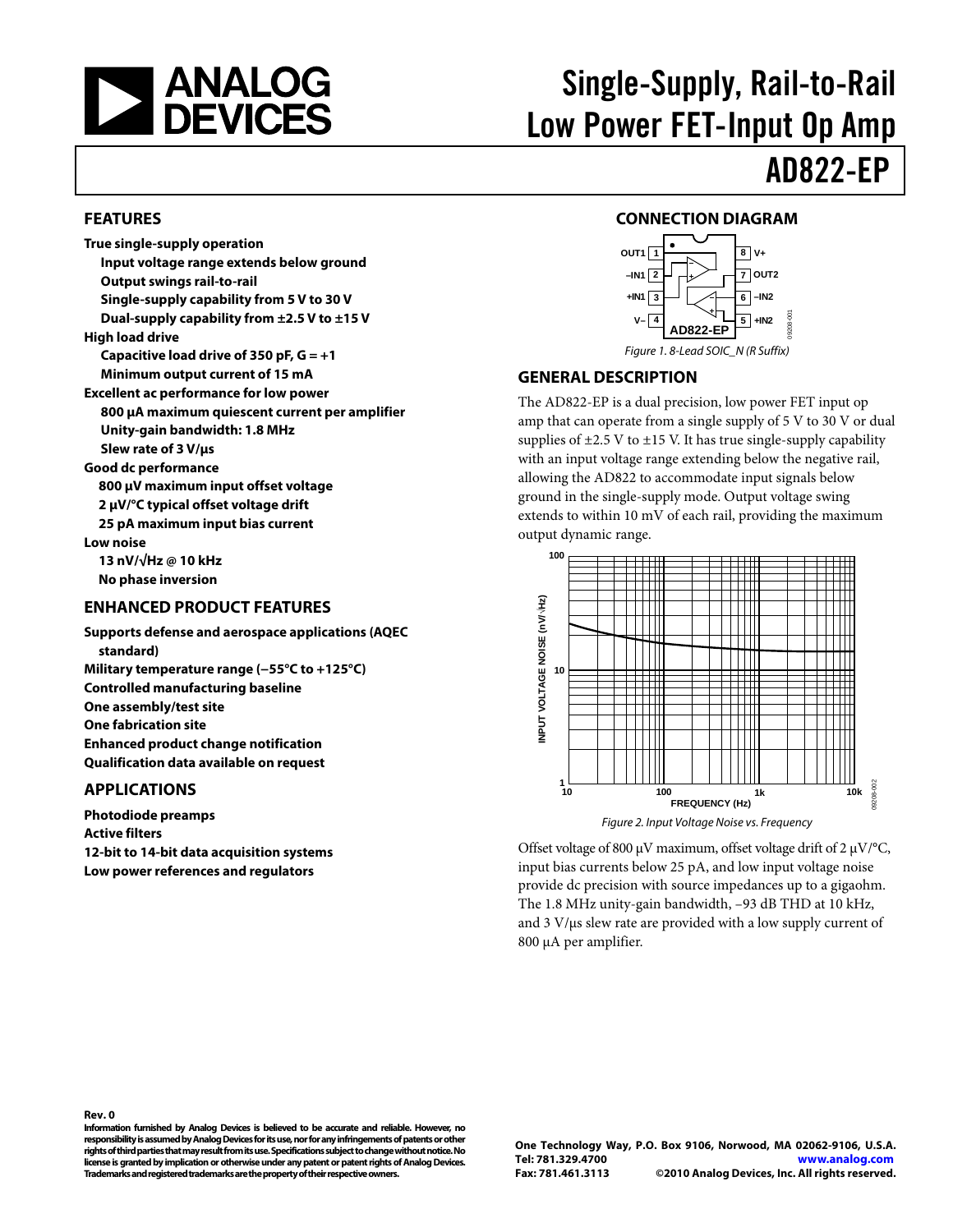## <span id="page-1-0"></span>**TABLE OF CONTENTS**

#### **REVISION HISTORY**

6/10-Revision 0: Initial Version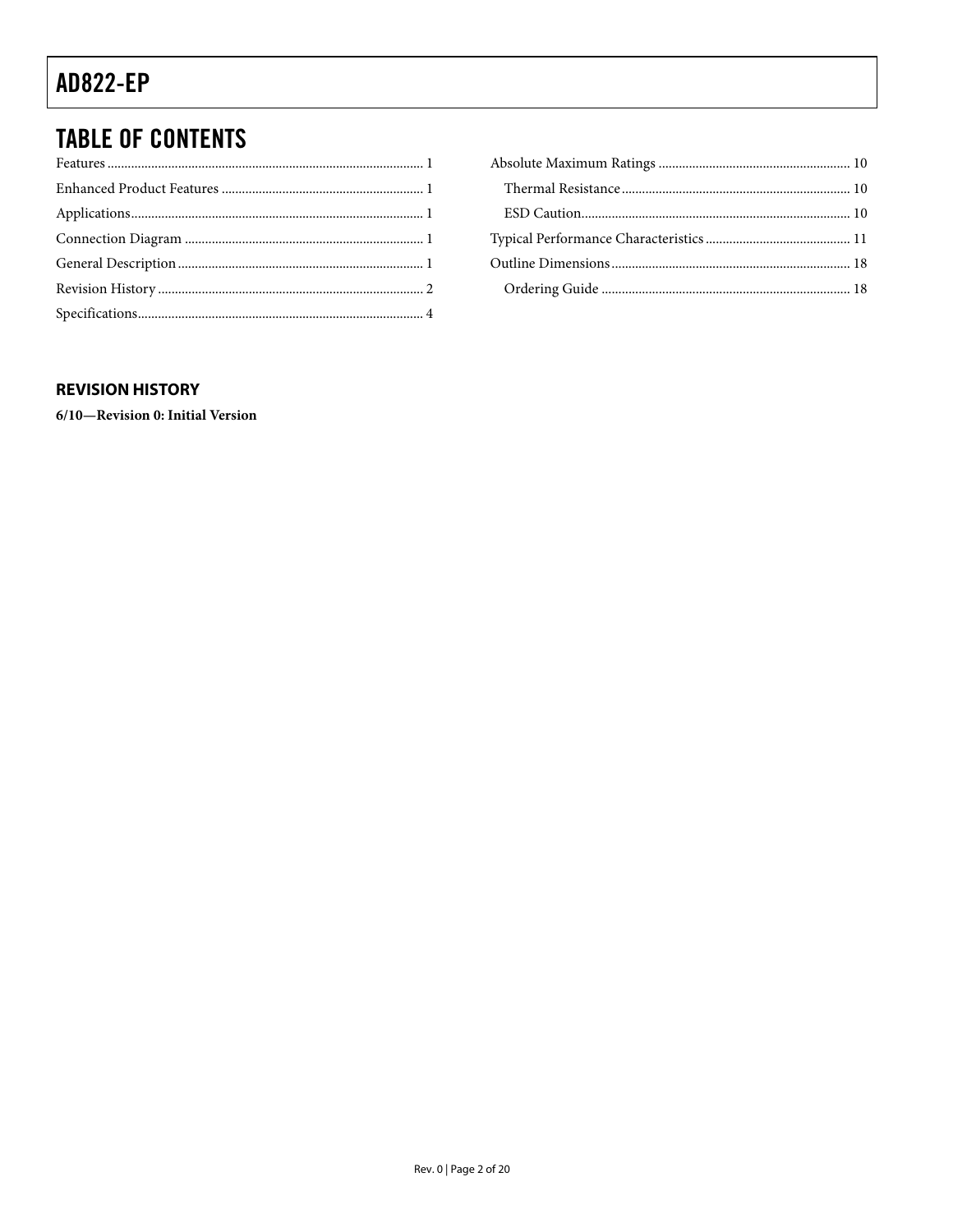09208-003

The AD822-EP drives up to 350 pF of direct capacitive load as a follower and provides a minimum output current of 15 mA. This allows the amplifier to handle a wide range of load conditions. Its combination of ac and dc performance, plus the outstanding load drive capability, results in an exceptionally versatile amplifier for the single-supply user.

The AD822-EP operates over the military temperature range of −55°C to +125°C.

The AD822-EP is offered in an 8-lead SOIC\_N package.

Full details about this enhanced product are available in the [AD822](http://www.analog.com/ad822) data sheet, which should be consulted in conjunction with this data sheet.



Figure 3. Gain-of-2 Amplifier;  $V_S = 5$  V, 0 V,  $V_{IN}$  = 2.5 V Sine Centered at 1.25 V, R<sub>L</sub> = 100  $\Omega$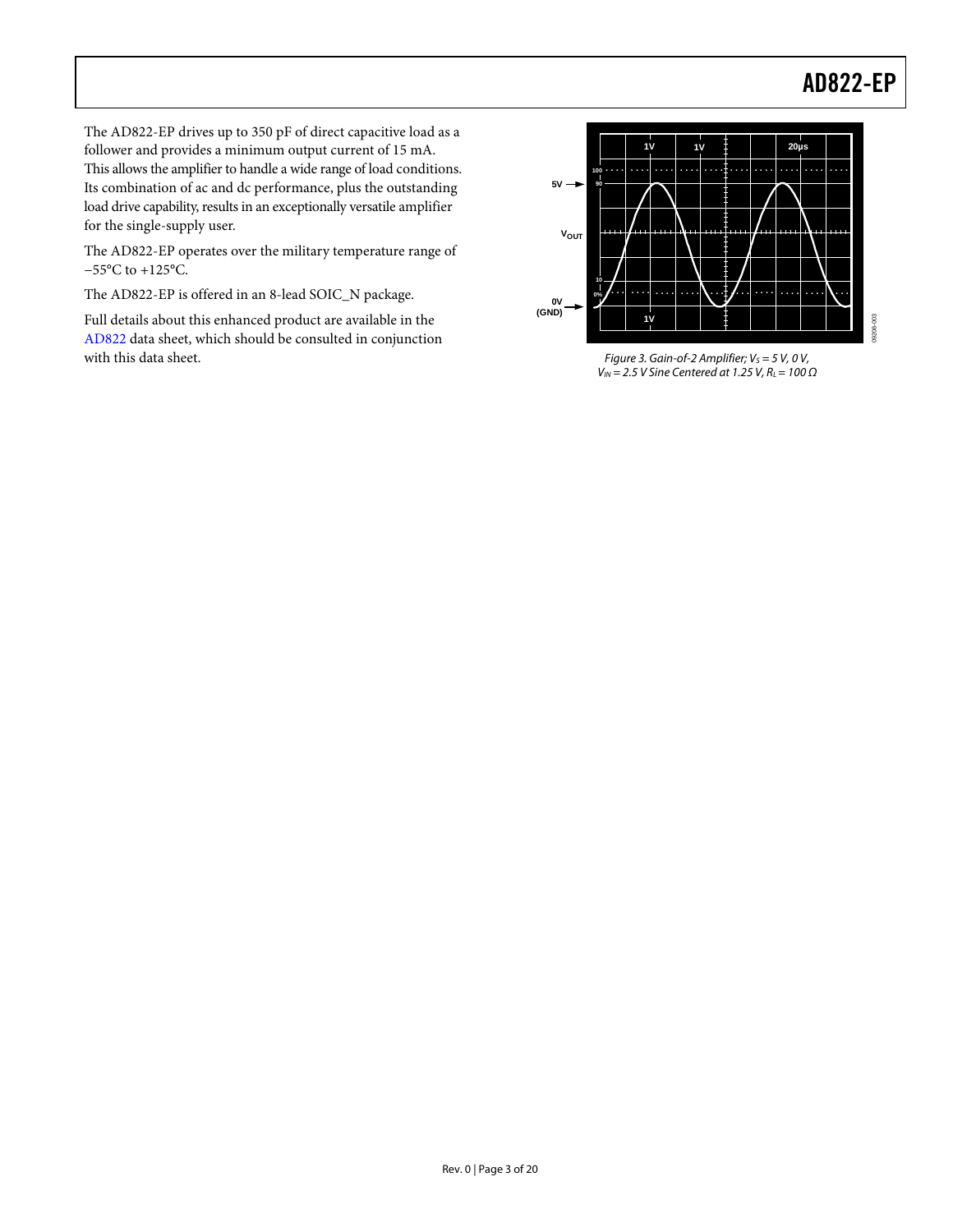## <span id="page-3-0"></span>**SPECIFICATIONS**

 $V_s = 0$  V, 5 V @ T<sub>A</sub> = 25°C, V<sub>CM</sub> = 0 V, V<sub>OUT</sub> = 0.2 V, unless otherwise noted.

#### **Table 1.**

|                                            |                                     | <b>T</b> Grade |                |            |                    |
|--------------------------------------------|-------------------------------------|----------------|----------------|------------|--------------------|
| Parameter                                  | <b>Test Conditions/Comments</b>     | Min            | <b>Typ</b>     | <b>Max</b> | <b>Unit</b>        |
| <b>DC PERFORMANCE</b>                      |                                     |                |                |            |                    |
| Initial Offset                             |                                     |                | 0.1            | 0.8        | mV                 |
| Maximum Offset Over Temperature            |                                     |                | 0.5            | 1.2        | mV                 |
| <b>Offset Drift</b>                        |                                     |                | $\overline{2}$ |            | µV/°C              |
| Input Bias Current                         | $V_{CM} = 0 V$ to 4 V               |                | $\overline{2}$ | 25         | pA                 |
| At T <sub>MAX</sub>                        |                                     |                | 0.5            | 6          | nA                 |
| Input Offset Current                       |                                     |                | $\overline{2}$ | 20         | pA                 |
| At T <sub>MAX</sub>                        |                                     |                | 0.5            |            | nA                 |
| Open-Loop Gain                             | $V_{\text{OUT}} = 0.2 V$ to 4 V     |                |                |            |                    |
|                                            | $R_L$ = 100 k $\Omega$              | 500            | 1000           |            | V/mV               |
| <b>T<sub>MIN</sub></b> to T <sub>MAX</sub> |                                     | 400            |                |            | V/mV               |
|                                            | $R_L = 10 k\Omega$                  | 80             | 150            |            | V/mV               |
| <b>TMIN to TMAX</b>                        |                                     | 80             |                |            | V/mV               |
|                                            | $R_L = 1 k\Omega$                   | 15             | 30             |            | V/mV               |
| <b>TMIN to TMAX</b>                        |                                     | 10             |                |            | V/mV               |
| NOISE/HARMONIC PERFORMANCE                 |                                     |                |                |            |                    |
| Input Voltage Noise                        |                                     |                |                |            |                    |
| $f = 0.1$ Hz to 10 Hz                      |                                     |                | $\overline{2}$ |            | µV p-p             |
| $f = 10$ Hz                                |                                     |                | 25             |            | nV/ <sub>VHz</sub> |
| $f = 100$ Hz                               |                                     |                | 21             |            | nV/ <sub>VHz</sub> |
| $f = 1$ kHz                                |                                     |                | 16             |            | nV/ <sub>VHz</sub> |
| $f = 10$ kHz                               |                                     |                | 13             |            | nV/√Hz             |
| <b>Input Current Noise</b>                 |                                     |                |                |            |                    |
| $f = 0.1$ Hz to 10 Hz                      |                                     |                | 18             |            | fA p-p             |
| $f = 1$ kHz                                |                                     |                | 0.8            |            | fA/√Hz             |
| <b>Harmonic Distortion</b>                 | $R_L$ = 10 k $\Omega$ to 2.5 V      |                |                |            |                    |
| $f = 10$ kHz                               | $V_{\text{OUT}} = 0.25 V$ to 4.75 V |                | $-93$          |            | dB                 |
| <b>DYNAMIC PERFORMANCE</b>                 |                                     |                |                |            |                    |
| Unity-Gain Frequency                       |                                     |                | 1.8            |            | <b>MHz</b>         |
| Full Power Response                        | $V_{\text{OUT}}$ p-p = 4.5 V        |                | 210            |            | kHz                |
| Slew Rate                                  |                                     |                | 3              |            | $V/\mu s$          |
| <b>Settling Time</b>                       |                                     |                |                |            |                    |
| To 0.1%                                    | $V_{\text{OUT}} = 0.2 V$ to 4.5 V   |                | 1.4            |            | μs                 |
| To 0.01%                                   | $V_{\text{OUT}} = 0.2 V$ to 4.5 V   |                | 1.8            |            | μs                 |
| <b>MATCHING CHARACTERISTICS</b>            |                                     |                |                |            |                    |
| Initial Offset                             |                                     |                |                | 1.0        | mV                 |
| Maximum Offset Over Temperature            |                                     |                |                | 1.6        | mV                 |
| Offset Drift                               |                                     |                | 3              |            | µV/°C              |
| <b>Input Bias Current</b>                  |                                     |                |                | 20         | pA                 |
| Crosstalk $@f = 1$ kHz                     | $R_L = 5 k\Omega$                   |                | $-130$         |            | dB                 |
| Crosstalk $@f = 100$ kHz                   | $R_L = 5 k\Omega$                   |                | $-93$          |            | dB                 |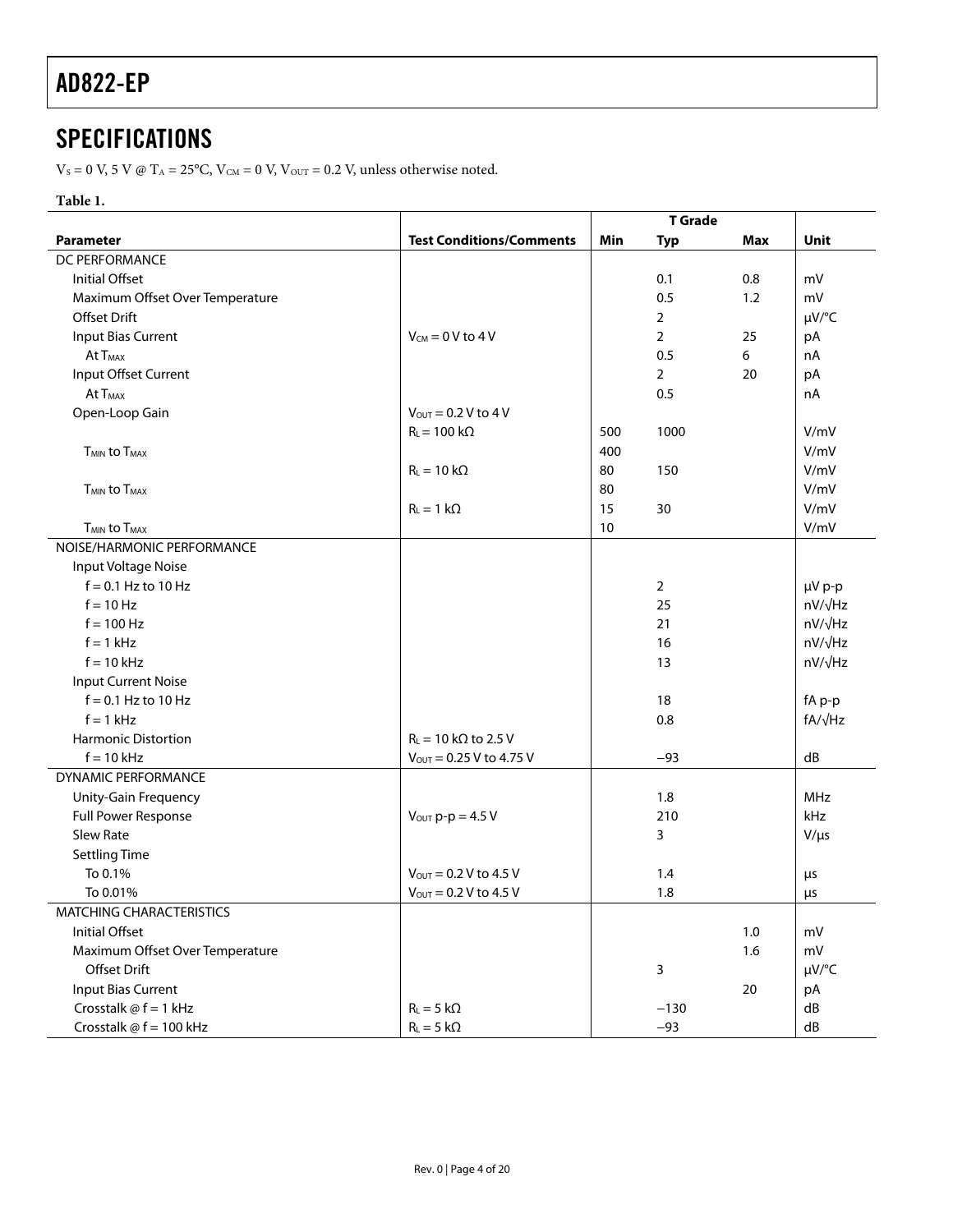| <b>T</b> Grade                                                          |                                     |        |                 |                |               |
|-------------------------------------------------------------------------|-------------------------------------|--------|-----------------|----------------|---------------|
| <b>Parameter</b>                                                        | <b>Test Conditions/Comments</b>     | Min    | <b>Typ</b>      | <b>Max</b>     | <b>Unit</b>   |
| <b>INPUT CHARACTERISTICS</b>                                            |                                     |        |                 |                |               |
| Input Voltage Range <sup>1</sup> , T <sub>MIN</sub> to T <sub>MAX</sub> |                                     | $-0.2$ |                 | $+4$           | $\vee$        |
| Common-Mode Rejection Ratio (CMRR)                                      | $V_{CM} = 0$ V to 2 V               | 66     | 80              |                | dB            |
| <b>TMIN to TMAX</b>                                                     | $V_{CM} = 0 V$ to 2 V               | 66     |                 |                | dB            |
| Input Impedance                                                         |                                     |        |                 |                |               |
| Differential                                                            |                                     |        | $10^{13}$   0.5 |                | $\Omega$   pF |
| Common Mode                                                             |                                     |        | $10^{13}$   2.8 |                | $\Omega  pF$  |
| <b>OUTPUT CHARACTERISTICS</b>                                           |                                     |        |                 |                |               |
| Output Saturation Voltage <sup>2</sup>                                  |                                     |        |                 |                |               |
| $V_{OL} - V_{EE}$                                                       | $I_{SINK} = 20 \mu A$               |        | 5               | $\overline{7}$ | mV            |
| <b>TMIN to TMAX</b>                                                     |                                     |        |                 | 10             | mV            |
| $V_{CC} - V_{OH}$                                                       | $I_{\text{SOWRCE}} = 20 \mu A$      |        | 10              | 14             | mV            |
| T <sub>MIN</sub> to T <sub>MAX</sub>                                    |                                     |        |                 | 20             | mV            |
| $V_{OL} - V_{EF}$                                                       | $I_{SINK} = 2 mA$                   |        | 40              | 55             | mV            |
| <b>TMIN to TMAX</b>                                                     |                                     |        |                 | 80             | mV            |
| $V_{CC} - V_{OH}$                                                       | $I_{\text{SOWRCE}} = 2 \text{ mA}$  |        | 80              | 110            | mV            |
| <b>TMIN to TMAX</b>                                                     |                                     |        |                 | 160            | mV            |
| $V_{OL} - V_{EE}$                                                       | $I_{SINK} = 15 \text{ mA}$          |        | 300             | 500            | mV            |
| <b>TMIN to TMAX</b>                                                     |                                     |        |                 | 1000           | mV            |
| $V_{CC} - V_{OH}$                                                       | $I_{\text{SOWRCE}} = 15 \text{ mA}$ |        | 800             | 1500           | mV            |
| <b>TMIN to TMAX</b>                                                     |                                     |        |                 | 1900           | mV            |
| <b>Operating Output Current</b>                                         |                                     | 15     |                 |                | mA            |
| <b>TMIN to TMAX</b>                                                     |                                     | 12     |                 |                | mA            |
| Capacitive Load Drive                                                   |                                     |        | 350             |                | pF            |
| POWER SUPPLY                                                            |                                     |        |                 |                |               |
| Quiescent Current, T <sub>MIN</sub> to T <sub>MAX</sub>                 |                                     |        | 1.24            | 1.6            | mA            |
| Power Supply Rejection                                                  | $V_+ = 5 V$ to 15 V                 | 66     | 80              |                | dB            |
| <b>TMIN to TMAX</b>                                                     |                                     | 66     |                 |                | dB            |

1 This is a functional specification. Amplifier bandwidth decreases when the input common-mode voltage is driven in the range (V+ − 1 V) to V+. Common-mode error

voltage is typically less than 5 mV with the common-mode voltage set at 1 V below the positive supply.<br><sup>2</sup> V<sub>oL</sub> – V<sub>EE</sub> is defined as the difference between the lowest possible output voltage (V<sub>oL</sub>) and the negative vol between the highest possible output voltage (V<sub>OH</sub>) and the positive supply voltage (V<sub>CC</sub>).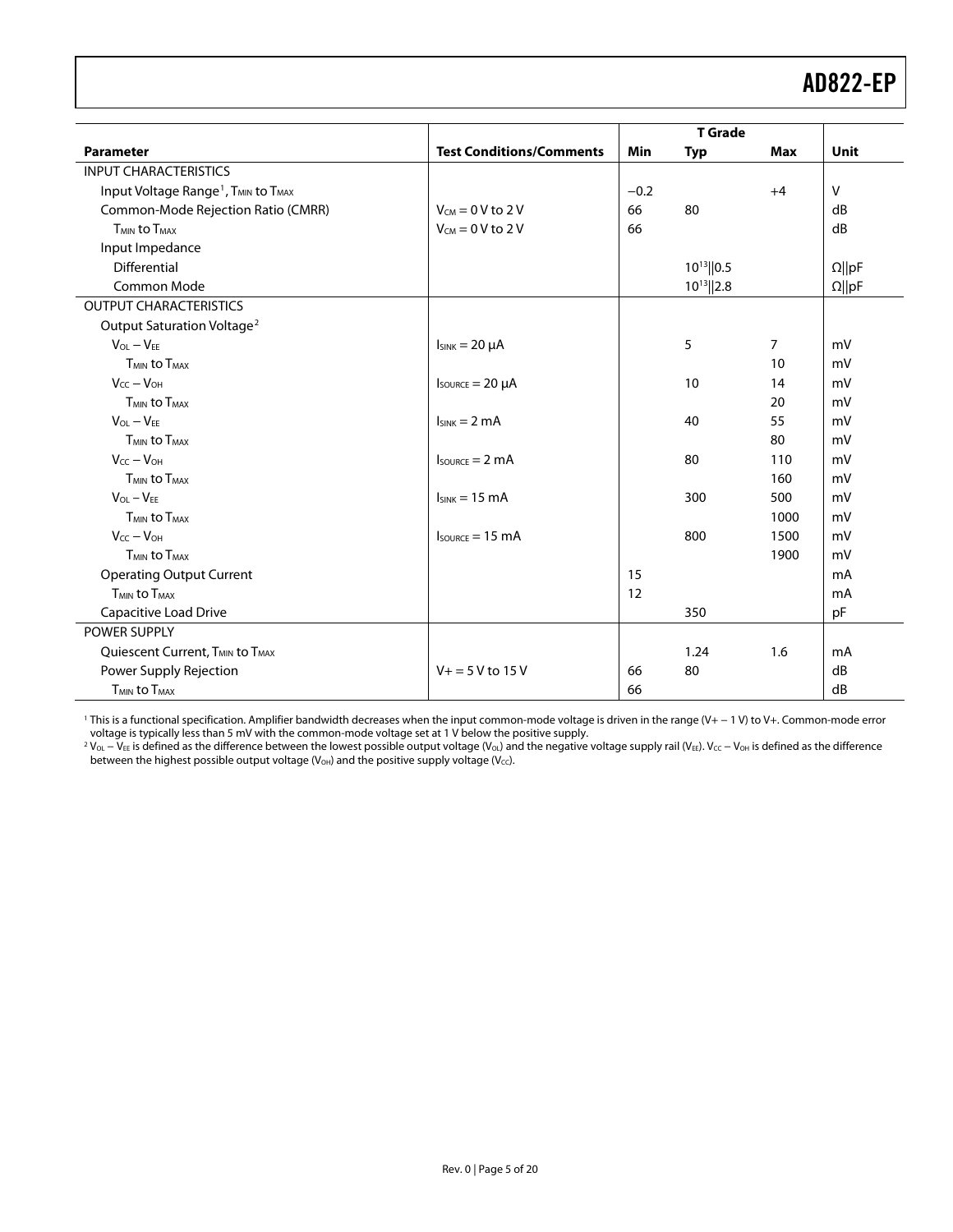V<sub>S</sub> =  $\pm$ 5 V @ T<sub>A</sub> = 25°C, V<sub>CM</sub> = 0 V, V<sub>OUT</sub> = 0 V, unless otherwise noted.

#### **Table 2.**

|                                                                         |                                       | <b>T</b> Grade |                 |            |                    |
|-------------------------------------------------------------------------|---------------------------------------|----------------|-----------------|------------|--------------------|
| <b>Parameter</b>                                                        | <b>Test Conditions/Comments</b>       | Min            | <b>Typ</b>      | <b>Max</b> | Unit               |
| DC PERFORMANCE                                                          |                                       |                |                 |            |                    |
| <b>Initial Offset</b>                                                   |                                       |                | 0.1             | 0.8        | mV                 |
| Maximum Offset Over Temperature                                         |                                       |                | 0.5             | 1.5        | mV                 |
| <b>Offset Drift</b>                                                     |                                       |                | $\overline{2}$  |            | $\mu V$ /°C        |
| Input Bias Current                                                      | $V_{CM} = -5 V$ to +4 V               |                | $\overline{2}$  | 25         | pA                 |
| At T <sub>MAX</sub>                                                     |                                       |                | 0.5             | 6          | nA                 |
| Input Offset Current                                                    |                                       |                | $\overline{2}$  | 20         | pA                 |
| At T <sub>MAX</sub>                                                     |                                       |                | 0.5             |            | nA                 |
| Open-Loop Gain                                                          | $V_{OUT} = -4 V to +4 V$              |                |                 |            |                    |
|                                                                         | $R_L = 100 k\Omega$                   | 400            | 1000            |            | V/mV               |
| T <sub>MIN</sub> to T <sub>MAX</sub>                                    |                                       | 400            |                 |            | V/mV               |
|                                                                         | $R_L = 10 k\Omega$                    | 80             | 150             |            | V/mV               |
| T <sub>MIN</sub> to T <sub>MAX</sub>                                    |                                       | 80             |                 |            | V/mV               |
|                                                                         | $R_L = 1 k\Omega$                     | 20             | 30              |            | V/mV               |
| <b>T<sub>MIN</sub></b> to T <sub>MAX</sub>                              |                                       | 10             |                 |            | V/mV               |
| NOISE/HARMONIC PERFORMANCE                                              |                                       |                |                 |            |                    |
| Input Voltage Noise                                                     |                                       |                |                 |            |                    |
| $f = 0.1$ Hz to 10 Hz                                                   |                                       |                | $\overline{2}$  |            | µV p-p             |
| $f = 10$ Hz                                                             |                                       |                | 25              |            | nV/√Hz             |
| $f = 100$ Hz                                                            |                                       |                | 21              |            | nV/√Hz             |
| $f = 1$ kHz                                                             |                                       |                | 16              |            | nV/√Hz             |
| $f = 10$ kHz                                                            |                                       |                | 13              |            | nV/ <sub>VHz</sub> |
| <b>Input Current Noise</b>                                              |                                       |                |                 |            |                    |
| $f = 0.1$ Hz to 10 Hz                                                   |                                       |                | 18              |            | fA p-p             |
| $f = 1$ kHz                                                             |                                       |                | 0.8             |            | $fA/\sqrt{Hz}$     |
| <b>Harmonic Distortion</b>                                              | $R_L = 10 k\Omega$                    |                |                 |            |                    |
| $f = 10$ kHz                                                            | $V_{OUT} = \pm 4.5 V$                 |                | $-93$           |            | dB                 |
| <b>DYNAMIC PERFORMANCE</b>                                              |                                       |                |                 |            |                    |
| Unity-Gain Frequency                                                    |                                       |                | 1.9             |            | <b>MHz</b>         |
|                                                                         |                                       |                | 105             |            | kHz                |
| Full Power Response<br>Slew Rate                                        | $V_{\text{OUT}} p-p = 9 V$            |                | 3               |            |                    |
|                                                                         |                                       |                |                 |            | $V/\mu s$          |
| <b>Settling Time</b><br>to 0.1%                                         | $V_{\text{OUT}} = 0$ V to $\pm 4.5$ V |                | 1.4             |            |                    |
|                                                                         |                                       |                |                 |            | $\mu$ s            |
| to 0.01%                                                                | $V_{\text{OUT}} = 0 V$ to $\pm 4.5 V$ |                | 1.8             |            | μs                 |
| <b>MATCHING CHARACTERISTICS</b>                                         |                                       |                |                 |            |                    |
| <b>Initial Offset</b>                                                   |                                       |                |                 | 1.0        | mV                 |
| Maximum Offset Over Temperature                                         |                                       |                |                 | 3          | mV                 |
| Offset Drift                                                            |                                       |                | 3               |            | $\mu V$ /°C        |
| <b>Input Bias Current</b>                                               |                                       |                |                 | 25         | pA                 |
| Crosstalk $@f = 1$ kHz                                                  | $R_L = 5 k\Omega$                     |                | $-130$          |            | dB                 |
| Crosstalk @ f = 100 kHz                                                 | $R_L = 5 k\Omega$                     |                | $-93$           |            | dB                 |
| <b>INPUT CHARACTERISTICS</b>                                            |                                       |                |                 |            |                    |
| Input Voltage Range <sup>1</sup> , T <sub>MIN</sub> to T <sub>MAX</sub> |                                       | $-5.2$         |                 | $+4$       | $\vee$             |
| Common-Mode Rejection Ratio (CMRR)                                      | $V_{CM} = -5 V to + 2 V$              | 66             | 80              |            | dB                 |
| <b>T<sub>MIN</sub></b> to T <sub>MAX</sub>                              | $V_{CM} = -5 V to + 2 V$              | 66             |                 |            | dB                 |
| Input Impedance                                                         |                                       |                |                 |            |                    |
| Differential                                                            |                                       |                | $10^{13}$   0.5 |            | $\Omega$   pF      |
| Common Mode                                                             |                                       |                | $10^{13}$  2.8  |            | $\Omega$   pF      |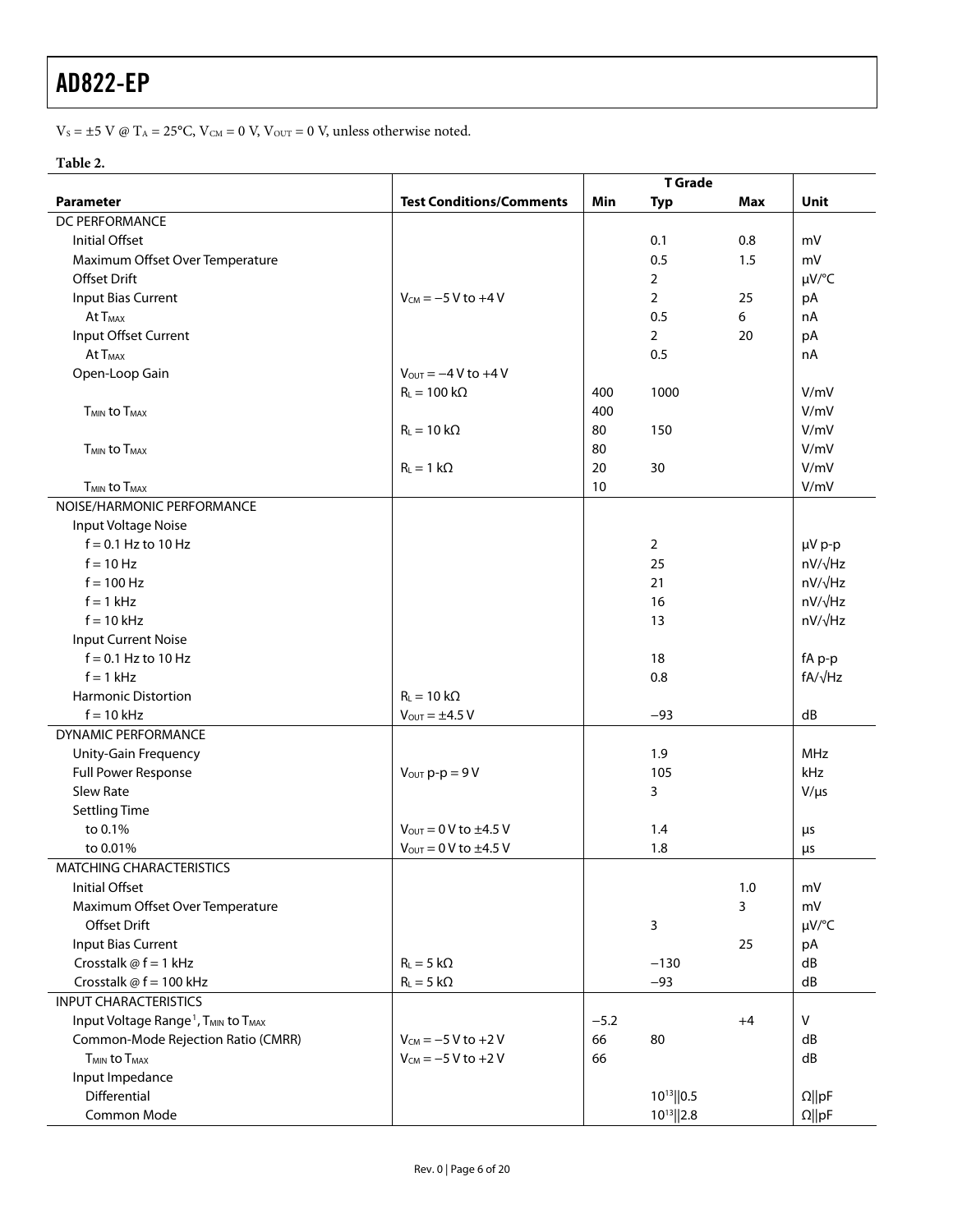<span id="page-6-0"></span>

|                                                         |                                                  | <b>T</b> Grade |            |      |      |
|---------------------------------------------------------|--------------------------------------------------|----------------|------------|------|------|
| <b>Parameter</b>                                        | <b>Test Conditions/Comments</b>                  | Min            | <b>Typ</b> | Max  | Unit |
| <b>OUTPUT CHARACTERISTICS</b>                           |                                                  |                |            |      |      |
| Output Saturation Voltage <sup>2</sup>                  |                                                  |                |            |      |      |
| $V_{OL} - V_{FE}$                                       | $I_{SINK} = 20 \mu A$                            |                | 5          | 7    | mV   |
| <b>TMIN to TMAX</b>                                     |                                                  |                |            | 10   | mV   |
| $V_{CC} - V_{OH}$                                       | $I_{\text{SOWRCE}} = 20 \mu A$                   |                | 10         | 14   | mV   |
| <b>TMIN to TMAX</b>                                     |                                                  |                |            | 20   | mV   |
| $V_{OL} - V_{FE}$                                       | $I_{SINK} = 2 mA$                                |                | 40         | 55   | mV   |
| <b>T<sub>MIN</sub></b> to T <sub>MAX</sub>              |                                                  |                |            | 80   | mV   |
| $V_{CC} - V_{OH}$                                       | $I_{\text{SOLRCE}} = 2 \text{ mA}$               |                | 80         | 110  | mV   |
| <b>T<sub>MIN</sub></b> to T <sub>MAX</sub>              |                                                  |                |            | 160  | mV   |
| $V_{OL} - V_{FF}$                                       | $I_{SINK} = 15 \text{ mA}$                       |                | 300        | 500  | mV   |
| <b>T<sub>MIN</sub></b> to T <sub>MAX</sub>              |                                                  |                |            | 1000 | mV   |
| $V_{CC} - V_{OH}$                                       | $I_{\text{SOWRCE}} = 15 \text{ mA}$              |                | 800        | 1500 | mV   |
| <b>TMIN to TMAX</b>                                     |                                                  |                |            | 1900 | mV   |
| <b>Operating Output Current</b>                         |                                                  | 15             |            |      | mA   |
| <b>TMIN to TMAX</b>                                     |                                                  | 12             |            |      | mA   |
| Capacitive Load Drive                                   |                                                  |                | 350        |      | pF   |
| POWER SUPPLY                                            |                                                  |                |            |      |      |
| Quiescent Current, T <sub>MIN</sub> to T <sub>MAX</sub> |                                                  |                | 1.3        | 1.6  | mA   |
| Power Supply Rejection                                  | $V_{SY} = \pm 5 \text{ V}$ to $\pm 15 \text{ V}$ | 66             | 80         |      | dB   |
| $T_{MIN}$ to $T_{MAX}$                                  |                                                  | 66             |            |      | dB   |

1 This is a functional specification. Amplifier bandwidth decreases when the input common-mode voltage is driven in the range (V+ − 1 V) to V+. Common-mode error voltage is typically less than 5 mV with the common-mode voltage set at 1 V below the positive supply.

<sup>2</sup> V<sub>OL</sub> – V<sub>EE</sub> is defined as the difference between the lowest possible output voltage (V<sub>OL</sub>) and the negative voltage supply rail (V<sub>EE</sub>). V<sub>CC</sub> – V<sub>OH</sub> is defined as the difference between the highest possible output voltage (V<sub>OH</sub>) and the positive supply voltage (V<sub>CC</sub>).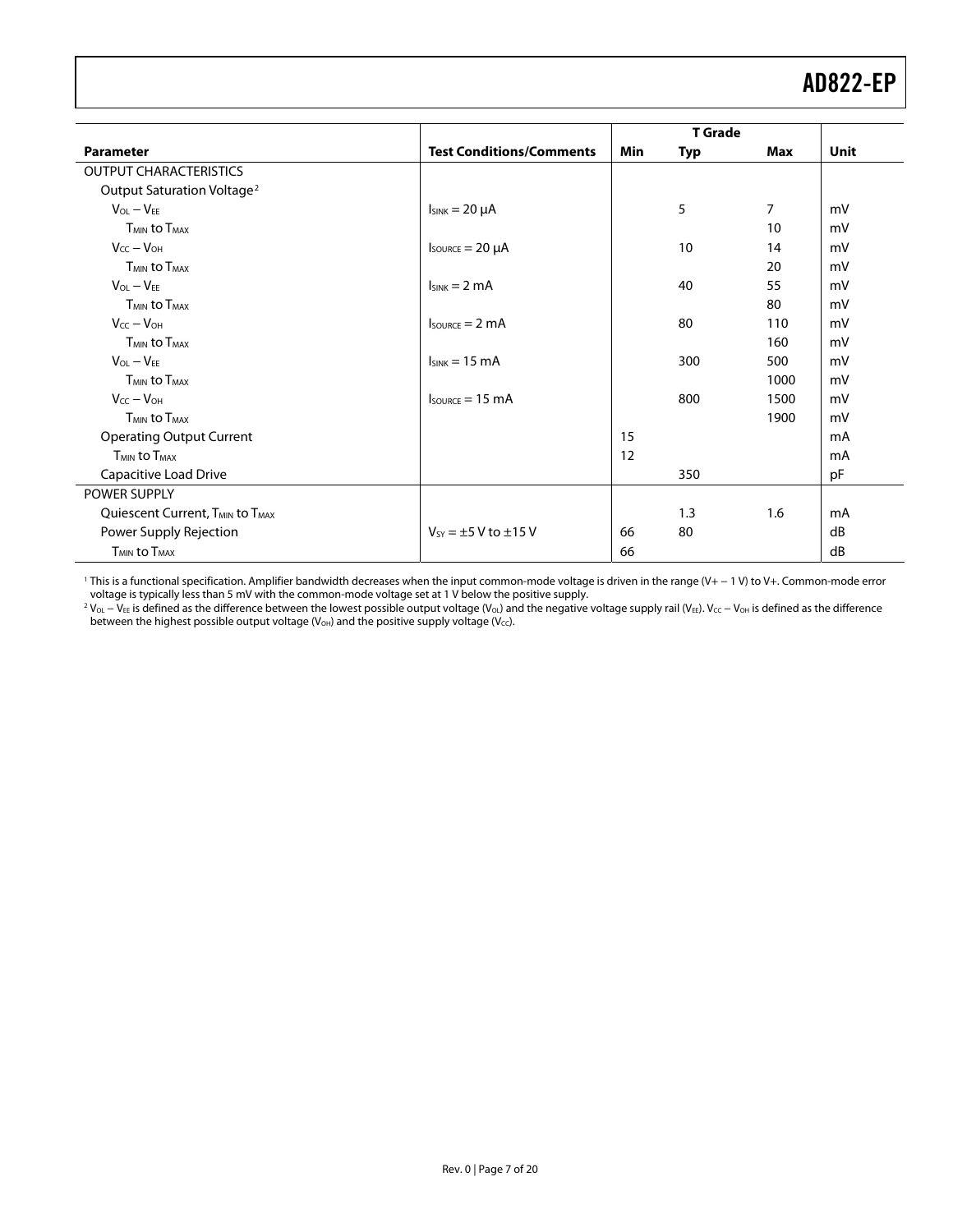$\rm V_S = \pm 15$  V @  $\rm T_A = 25^oC,$   $\rm V_{\rm CM} = 0$  V,  $\rm V_{\rm OUT} = 0$  V, unless otherwise noted.

#### **Table 3.**

|                                                                         |                                      | <b>T</b> Grade |                 |       |                |  |  |
|-------------------------------------------------------------------------|--------------------------------------|----------------|-----------------|-------|----------------|--|--|
| <b>Parameter</b>                                                        | <b>Test Conditions/Comments</b>      | Min            | <b>Typ</b>      | Max   | Unit           |  |  |
| DC PERFORMANCE                                                          |                                      |                |                 |       |                |  |  |
| <b>Initial Offset</b>                                                   |                                      |                | 0.4             | 2     | mV             |  |  |
| Maximum Offset Over Temperature                                         |                                      |                | 0.5             | 3     | mV             |  |  |
| Offset Drift                                                            |                                      |                | $\overline{2}$  |       | µV/°C          |  |  |
| Input Bias Current                                                      | $V_{CM} = 0 V$                       |                | $\overline{2}$  | 25    | pA             |  |  |
|                                                                         | $V_{CM} = -10 V$                     |                | 40              |       | pA             |  |  |
| At T <sub>MAX</sub>                                                     | $V_{CM} = 0 V$                       |                | 0.5             | 6     | nA             |  |  |
| Input Offset Current                                                    |                                      |                | $\overline{2}$  | 20    | pA             |  |  |
| At T <sub>MAX</sub>                                                     |                                      |                | 0.5             |       | nA             |  |  |
| Open-Loop Gain                                                          | $V_{\text{OUT}} = -10 V$ to +10 V    |                |                 |       |                |  |  |
|                                                                         | $R_L = 100 k\Omega$                  | 500            | 2000            |       | V/mV           |  |  |
| <b>T<sub>MIN</sub></b> to T <sub>MAX</sub>                              |                                      | 500            |                 |       | V/mV           |  |  |
|                                                                         | $R_L = 10 k\Omega$                   | 100            | 500             |       | V/mV           |  |  |
| <b>TMIN to TMAX</b>                                                     |                                      | 100            |                 |       | V/mV           |  |  |
|                                                                         | $R_L = 1 k\Omega$                    | 30             | 45              |       | V/mV           |  |  |
| <b>TMIN to TMAX</b>                                                     |                                      | 20             |                 |       | V/mV           |  |  |
| NOISE/HARMONIC PERFORMANCE                                              |                                      |                |                 |       |                |  |  |
| Input Voltage Noise                                                     |                                      |                |                 |       |                |  |  |
| $f = 0.1$ Hz to 10 Hz                                                   |                                      |                | $\overline{2}$  |       | µV p-p         |  |  |
| $f = 10$ Hz                                                             |                                      |                | 25              |       | nV/√Hz         |  |  |
| $f = 100$ Hz                                                            |                                      |                | 21              |       | nV/√Hz         |  |  |
| $f = 1$ kHz                                                             |                                      |                | 16              |       | $nV/\sqrt{Hz}$ |  |  |
| $f = 10$ kHz                                                            |                                      |                | 13              |       | nV/√Hz         |  |  |
| <b>Input Current Noise</b>                                              |                                      |                |                 |       |                |  |  |
| $f = 0.1$ Hz to 10 Hz                                                   |                                      |                | 18              |       | fA p-p         |  |  |
| $f = 1$ kHz                                                             |                                      |                | 0.8             |       | fA/√Hz         |  |  |
| <b>Harmonic Distortion</b>                                              | $R_L$ = 10 k $\Omega$                |                |                 |       |                |  |  |
| $f = 10$ kHz                                                            | $V_{\text{OUT}} = \pm 10 V$          |                | $-85$           |       | dB             |  |  |
| DYNAMIC PERFORMANCE                                                     |                                      |                |                 |       |                |  |  |
| Unity-Gain Frequency                                                    |                                      |                | 1.9             |       | MHz            |  |  |
| Full Power Response                                                     | $V_{\text{OUT}} p-p = 20 V$          |                | 45              |       | kHz            |  |  |
| Slew Rate                                                               |                                      |                | 3               |       | $V/\mu s$      |  |  |
| <b>Settling Time</b>                                                    |                                      |                |                 |       |                |  |  |
| to 0.1%                                                                 | $V_{\text{OUT}} = 0 V$ to $\pm 10 V$ |                | 4.1             |       | μs             |  |  |
| to 0.01%                                                                | $V_{\text{OUT}} = 0 V$ to $\pm 10 V$ |                | 4.5             |       | μs             |  |  |
| MATCHING CHARACTERISTICS                                                |                                      |                |                 |       |                |  |  |
| <b>Initial Offset</b>                                                   |                                      |                |                 | 3     | mV             |  |  |
| Maximum Offset Over Temperature                                         |                                      |                |                 | 4     | mV             |  |  |
| <b>Offset Drift</b>                                                     |                                      |                | 3               |       | µV/°C          |  |  |
| <b>Input Bias Current</b>                                               |                                      |                |                 | 25    | pA             |  |  |
| Crosstalk $@f = 1$ kHz                                                  | $R_L = 5 k\Omega$                    |                | $-130$          |       | dB             |  |  |
| Crosstalk @ f = 100 kHz                                                 | $R_L = 5 k\Omega$                    |                | $-93$           |       | dB             |  |  |
| <b>INPUT CHARACTERISTICS</b>                                            |                                      |                |                 |       |                |  |  |
| Input Voltage Range <sup>1</sup> , T <sub>MIN</sub> to T <sub>MAX</sub> |                                      | $-15.2$        |                 | $+14$ | V              |  |  |
| Common-Mode Rejection Ratio (CMRR)                                      | $V_{CM} = -15 V$ to $+12 V$          | 70             | 80              |       | dB             |  |  |
| <b>TMIN to TMAX</b>                                                     | $V_{CM} = -15 V$ to +12 V            | 70             |                 |       | dB             |  |  |
| Input Impedance                                                         |                                      |                |                 |       |                |  |  |
| Differential                                                            |                                      |                | $10^{13}$   0.5 |       | $\Omega$   pF  |  |  |
| Common Mode                                                             |                                      |                | $10^{13}$  2.8  |       | $\Omega$   pF  |  |  |
|                                                                         |                                      |                |                 |       |                |  |  |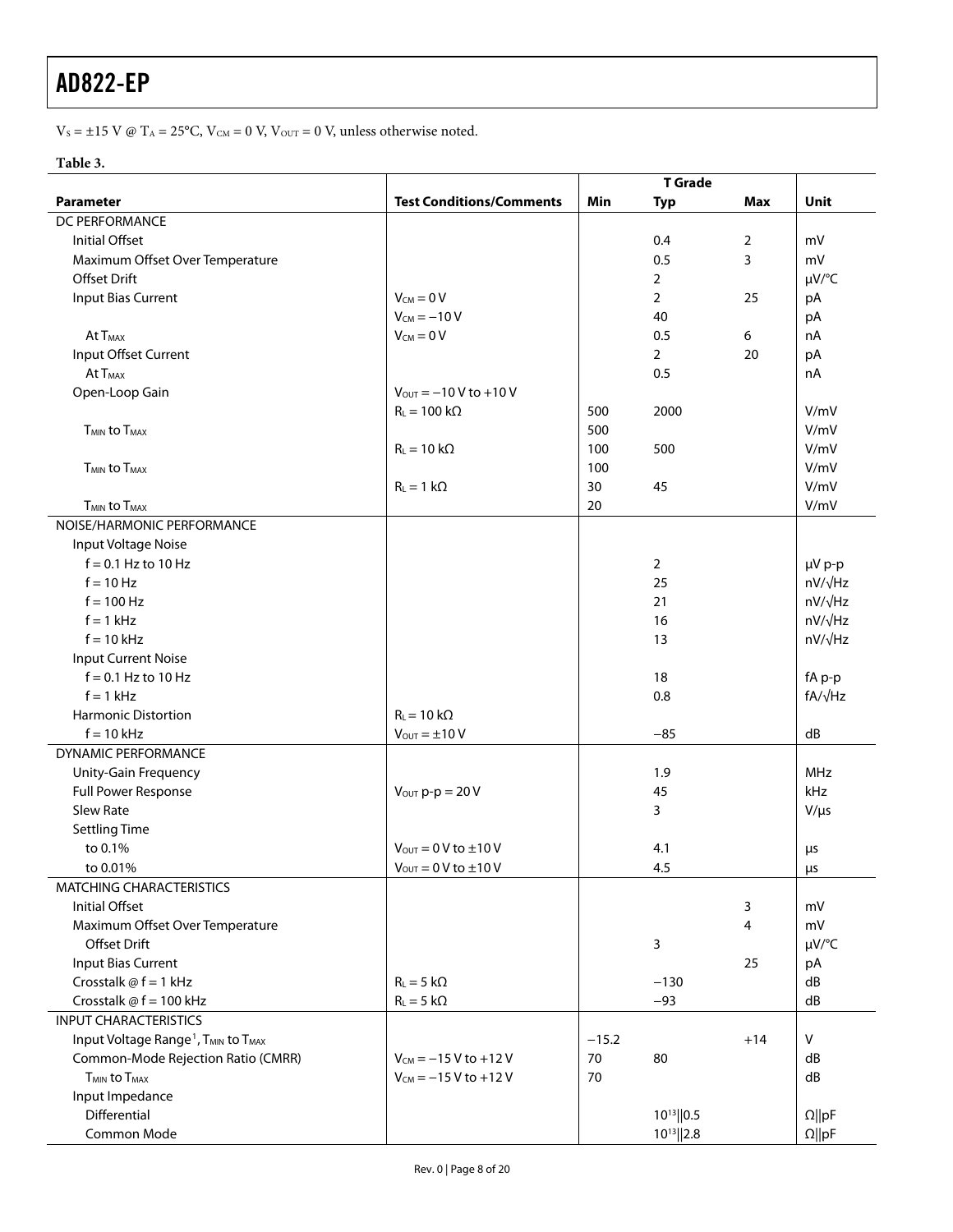<span id="page-8-0"></span>

|                                                         | <b>T</b> Grade                      |            |     |      |      |
|---------------------------------------------------------|-------------------------------------|------------|-----|------|------|
| <b>Parameter</b>                                        | <b>Test Conditions/Comments</b>     | <b>Min</b> | Typ | Max  | Unit |
| <b>OUTPUT CHARACTERISTICS</b>                           |                                     |            |     |      |      |
| Output Saturation Voltage <sup>2</sup>                  |                                     |            |     |      |      |
| $V_{OL} - V_{EE}$                                       | $I_{SINK} = 20 \mu A$               |            | 5   | 7    | mV   |
| <b>TMIN to TMAX</b>                                     |                                     |            |     | 10   | mV   |
| $V_{CC} - V_{OH}$                                       | $I_{\text{SOWRCE}} = 20 \mu A$      |            | 10  | 14   | mV   |
| <b>TMIN to TMAX</b>                                     |                                     |            |     | 20   | mV   |
| $V_{OL} - V_{FE}$                                       | $I_{SINK} = 2 mA$                   |            | 40  | 55   | mV   |
| <b>TMIN to TMAX</b>                                     |                                     |            |     | 80   | mV   |
| $V_{CC} - V_{OH}$                                       | $I_{\text{SOWRCE}} = 2 \text{ mA}$  |            | 80  | 110  | mV   |
| <b>T<sub>MIN</sub></b> to T <sub>MAX</sub>              |                                     |            |     | 160  | mV   |
| $V_{OL} - V_{EE}$                                       | $lsink = 15 mA$                     |            | 300 | 500  | mV   |
| <b>TMIN to TMAX</b>                                     |                                     |            |     | 1000 | mV   |
| $V_{CC} - V_{OH}$                                       | $I_{\text{SOWRCE}} = 15 \text{ mA}$ |            | 800 | 1500 | mV   |
| <b>TMIN to TMAX</b>                                     |                                     |            |     | 1900 | mV   |
| <b>Operating Output Current</b>                         |                                     | 20         |     |      | mA   |
| <b>TMIN to TMAX</b>                                     |                                     | 15         |     |      | mA   |
| Capacitive Load Drive                                   |                                     |            | 350 |      | pF   |
| POWER SUPPLY                                            |                                     |            |     |      |      |
| Quiescent Current, T <sub>MIN</sub> to T <sub>MAX</sub> |                                     |            | 1.4 | 1.8  | mA   |
| Power Supply Rejection                                  | $V_{SY} = \pm 5$ V to $\pm 15$ V    | 70         | 80  |      | dB   |
| $T_{MIN}$ to $T_{MAX}$                                  |                                     | 70         |     |      | dB   |

1 This is a functional specification. Amplifier bandwidth decreases when the input common-mode voltage is driven in the range (V+ − 1 V) to V+. Common-mode error voltage is typically less than 5 mV with the common-mode voltage set at 1 V below the positive supply.

<sup>2</sup> V<sub>OL</sub> – V<sub>EE</sub> is defined as the difference between the lowest possible output voltage (V<sub>OL</sub>) and the negative voltage supply rail (V<sub>EE</sub>). V<sub>CC</sub> – V<sub>OH</sub> is defined as the difference between the highest possible output voltage (V<sub>OH</sub>) and the positive supply voltage (V<sub>CC</sub>).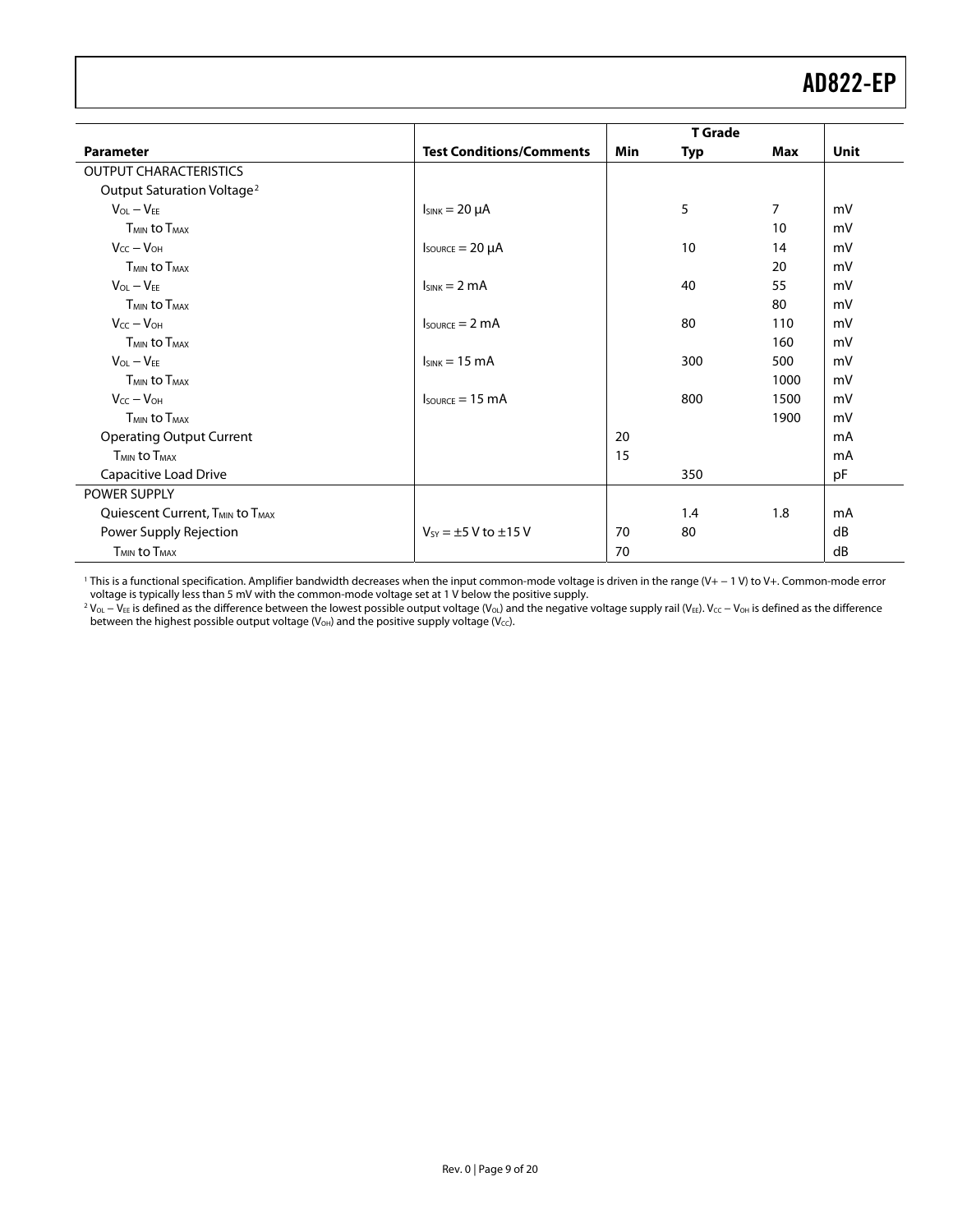### <span id="page-9-0"></span>ABSOLUTE MAXIMUM RATINGS

#### **Table 4.**

| Parameter                            | Rating                                  |
|--------------------------------------|-----------------------------------------|
| Supply Voltage                       | ±18V                                    |
| Internal Power Dissipation           |                                         |
| 8-Lead SOIC N (R)                    | Observe Maximum<br>Junction Temperature |
| Input Voltage                        | $((V+) + 0.2 V)$ to<br>$((V-)-20 V)$    |
| <b>Output Short-Circuit Duration</b> | Indefinite                              |
| <b>Differential Input Voltage</b>    | ±30V                                    |
| Storage Temperature Range (R)        | $-65^{\circ}$ C to $+150^{\circ}$ C     |
| Operating Temperature Range          | $-55^{\circ}$ C to $+125^{\circ}$ C     |
| <b>Maximum Junction Temperature</b>  | $150^{\circ}$ C                         |
| Lead Temperature                     | $260^{\circ}$ C                         |
| (Soldering, 60 sec)                  |                                         |

Stresses above those listed under Absolute Maximum Ratings may cause permanent damage to the device. This is a stress rating only; functional operation of the device at these or any other conditions above those indicated in the operational section of this specification is not implied. Exposure to absolute maximum rating conditions for extended periods may affect device reliability.

#### **THERMAL RESISTANCE**

 $\theta_{JA}$  is specified for the worst-case conditions, that is, a device soldered in a circuit board for surface-mount packages.

#### **Table 5. Thermal Resistance**

| Package Type      | UJA | UJC |  |
|-------------------|-----|-----|--|
| 8-lead SOIC N (R) | 160 | 43  |  |

#### **ESD CAUTION**



ESD (electrostatic discharge) sensitive device. Charged devices and circuit boards can discharge without detection. Although this product features patented or proprietary protection circuitry, damage may occur on devices subjected to high energy ESD. Therefore, proper ESD precautions should be taken to avoid performance degradation or loss of functionality.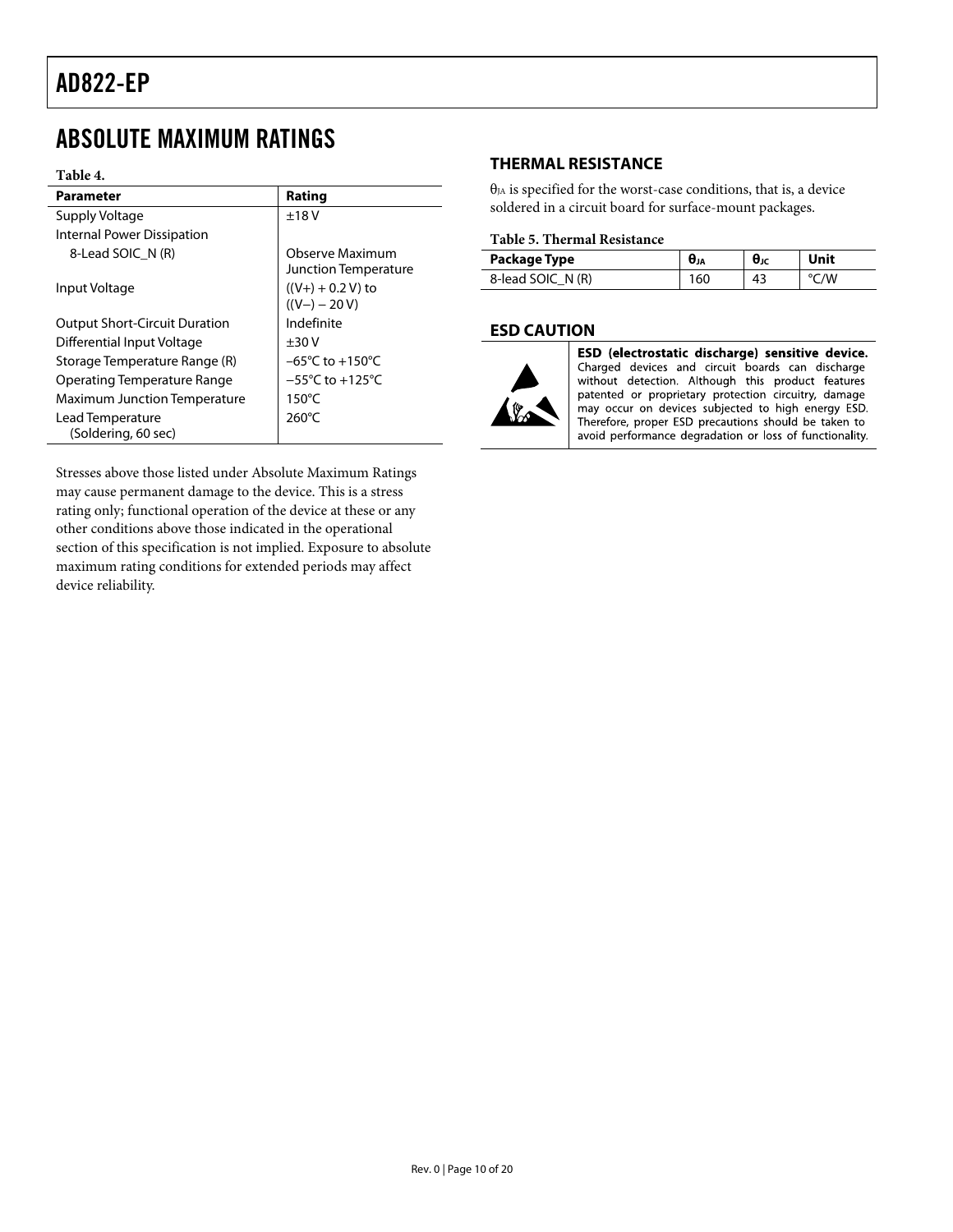### <span id="page-10-0"></span>TYPICAL PERFORMANCE CHARACTERISTICS



Figure 4. Typical Distribution of Offset Voltage (390 Units)



Figure 5. Typical Distribution of Offset Voltage Drift (100 Units)



Figure 6. Typical Distribution of Input Bias Current (213 Units)



Figure 7. Input Bias Current vs. Common-Mode Voltage;  $V_S = 5 V$ , 0 V, and  $V_S = \pm 5$  V



Figure 8. Input Bias Current vs. Common-Mode Voltage;  $V_s = \pm 15$  V



Figure 9. Input Bias Current vs. Temperature;  $V_S = 5$  V,  $V_{CM} = 0$  V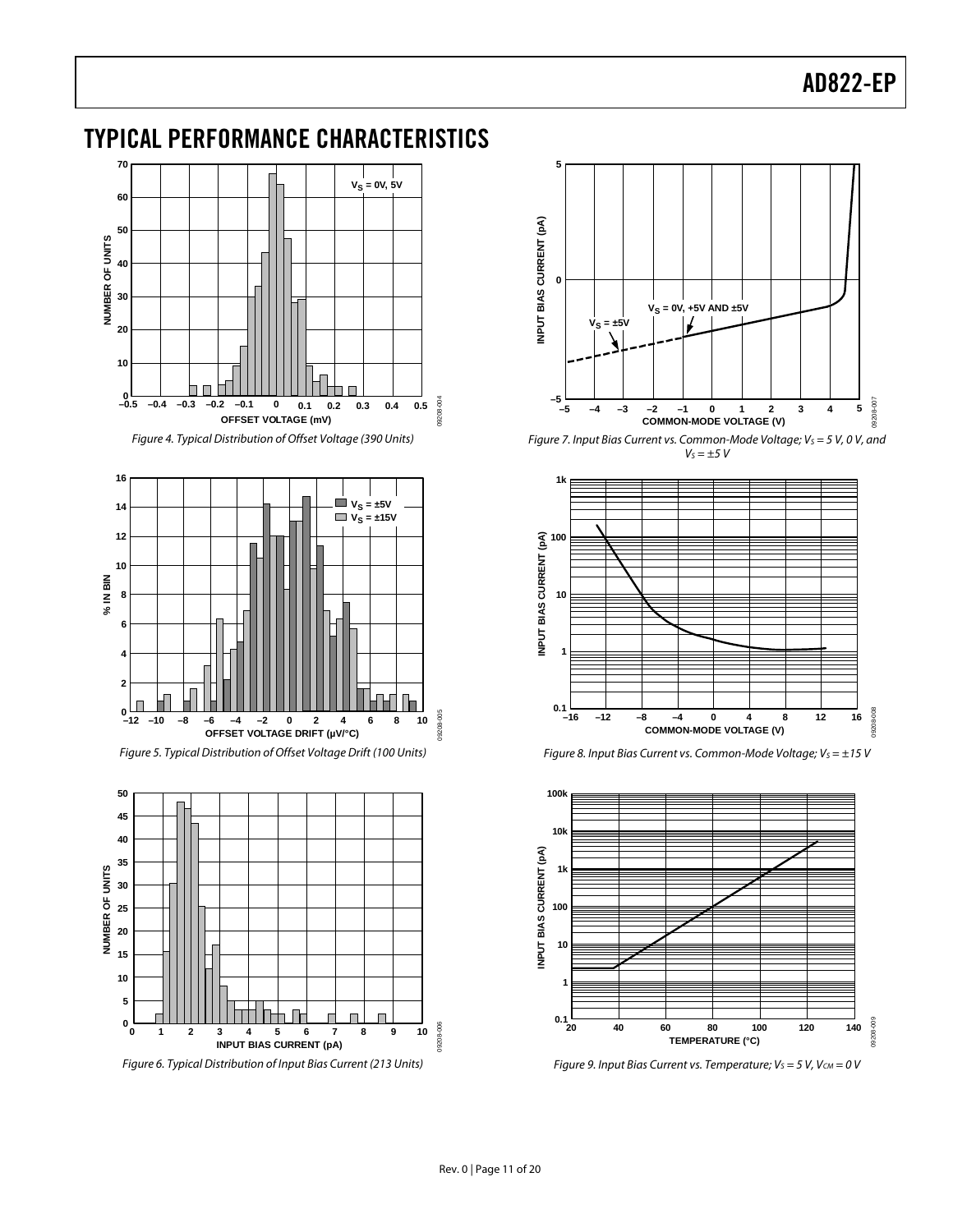

Figure 10. Open-Loop Gain vs. Load Resistance



Figure 11. Open-Loop Gain vs. Temperature



Figure 12. Input Error Voltage vs. Output Voltage for Resistive Loads



Figure 13. Input Error Voltage with Output Voltage Within 300 mV of Either Supply Rail for Various Resistive Loads;  $V_s = \pm 5$  V





Figure 15. Total Harmonic Distortion (THD) vs. Frequency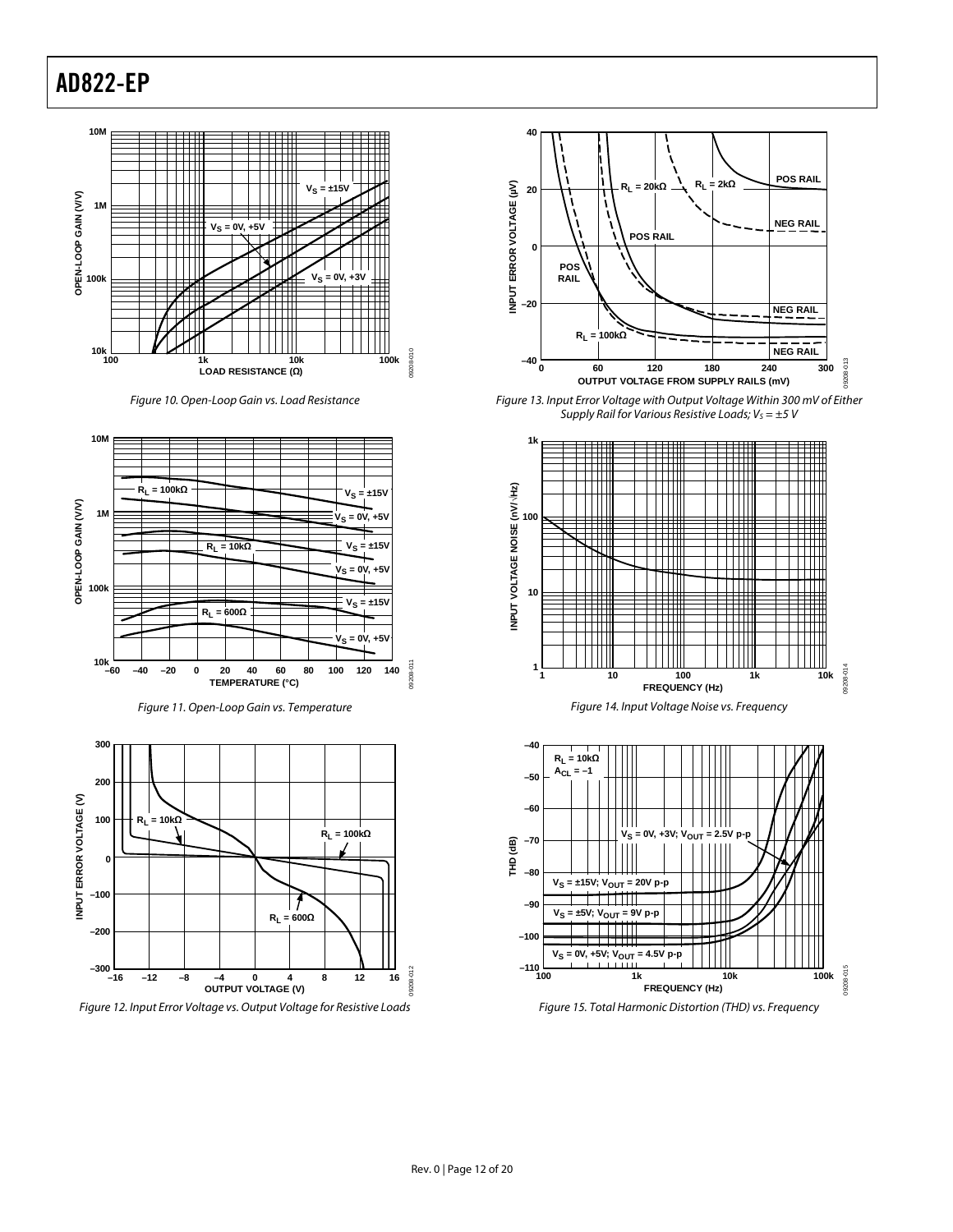

Figure 16. Open-Loop Gain and Phase Margin vs. Frequency







Figure 18. Output Swing and Error vs. Settling Time





Figure 20. Absolute Common-Mode Error vs. Common-Mode Voltage from Supply Rails (V<sub>S</sub> − V<sub>CM</sub>)



Figure 21. Output Saturation Voltage vs. Load Current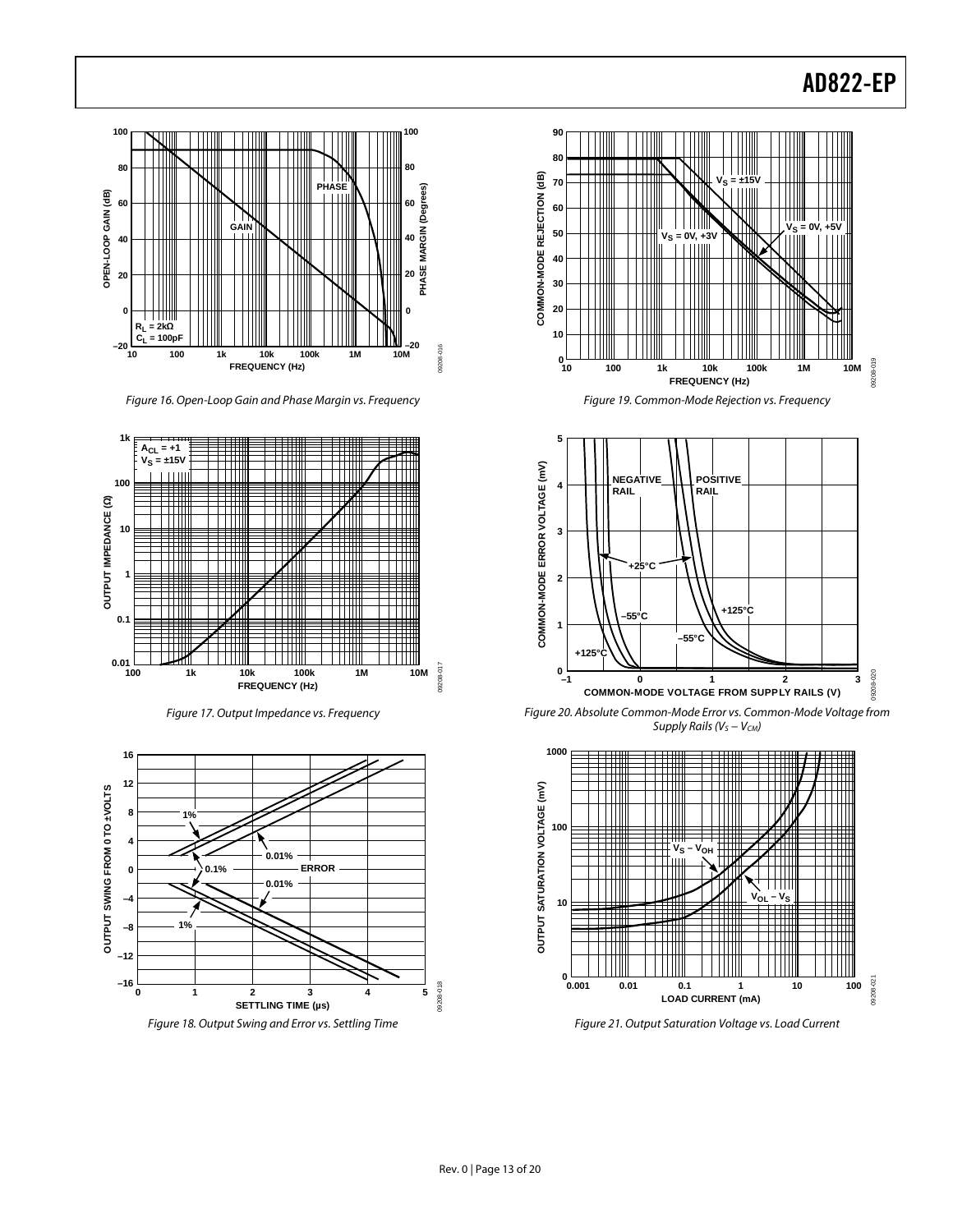







Figure 24. Quiescent Current vs. Supply Voltage vs. Temperature







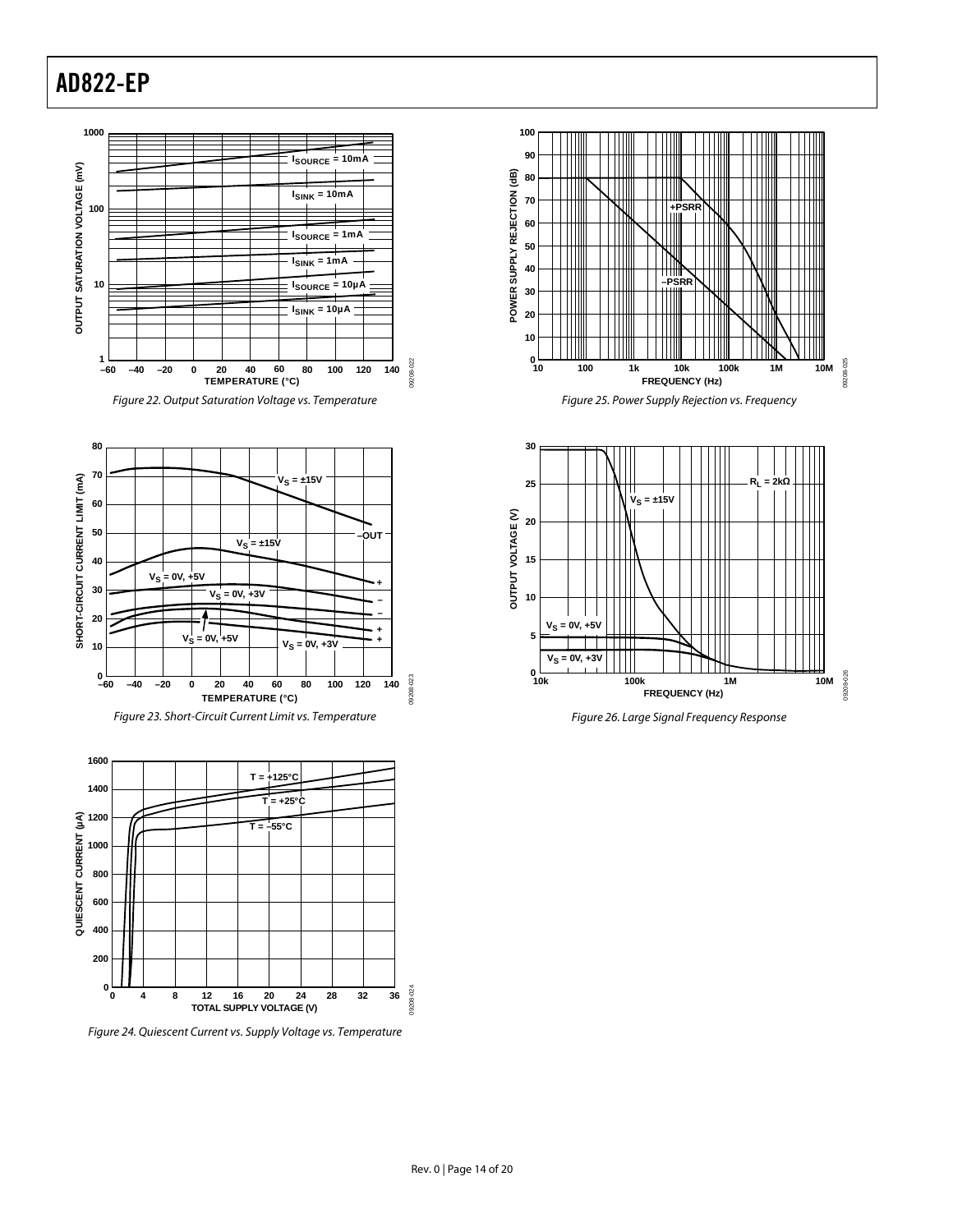







Figure 29. 20 V p-p, 25 kHz Sine Wave Input; Unity-Gain Follower;  $V_s = \pm 15$  V,  $R_L = 600 \Omega$ 





Figure 31. Large Signal Response Unity-Gain Follower; Vs =  $\pm$ 15 V, RL = 10 k $\Omega$ 



Figure 32. Small Signal Response Unity-Gain Follower;  $V_S = \pm 15$  V,  $R_L = 10$  k $\Omega$ 



Figure 33.  $V_S = 5$  V, 0 V; Unity-Gain Follower Response to 0 V to 4 V Step



Figure 34. Unity-Gain Follower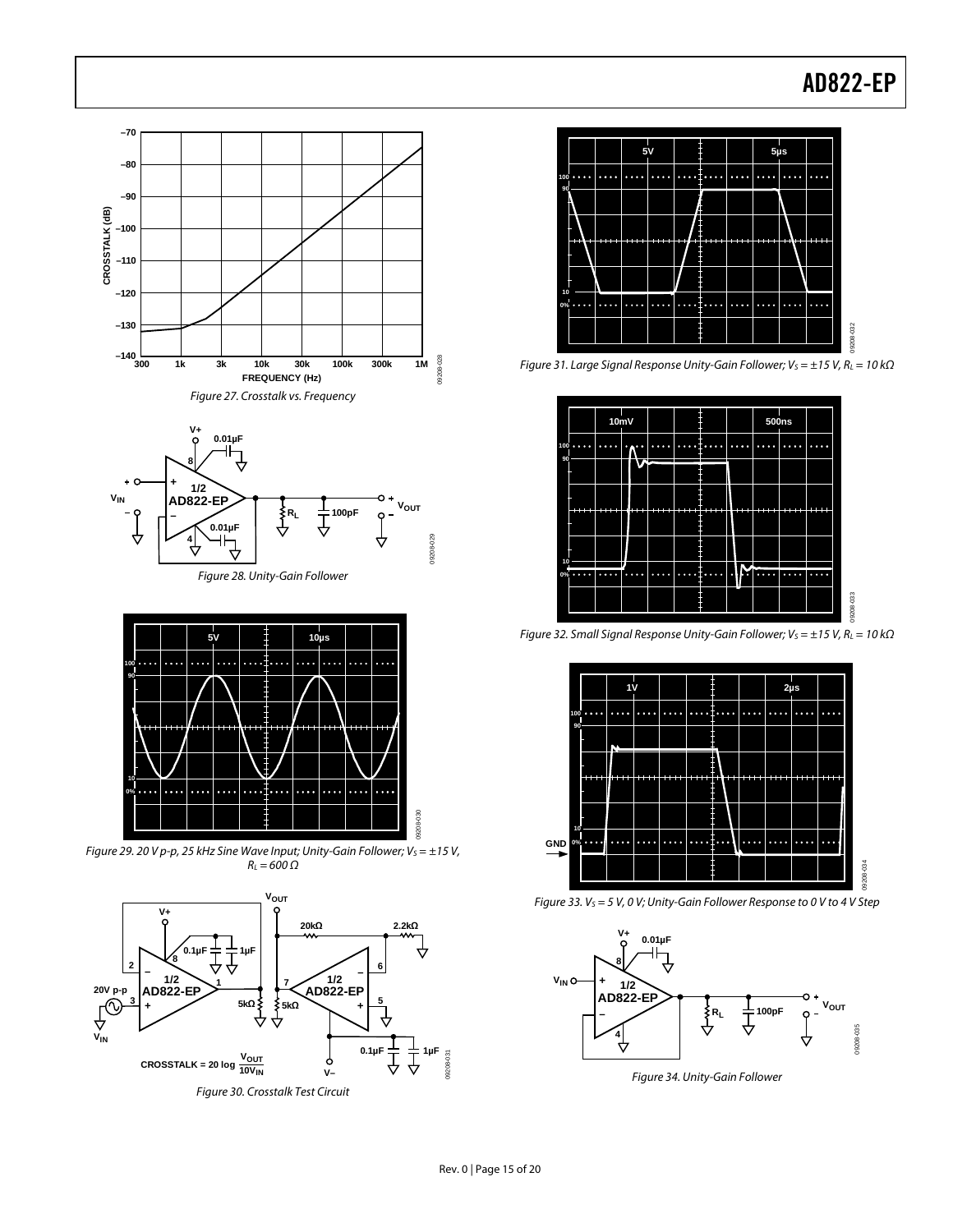

Figure 35. Gain-of-Two Inverter



Figure 36.  $V_S = 5$  V, 0 V; Unity-Gain Follower Response to 0 V to 5 V Step



Figure 37.  $V_S = 5 V$ , 0 V; Unity-Gain Follower Response to 40 mV Step, Centered 40 mV above Ground,  $R_L = 10 k\Omega$ 



Figure 38.  $V_S = 5$  V, 0 V; Gain-of-2 Inverter Response to 20 mV Step, Centered 20 mV Below Ground,  $R_L = 10 k\Omega$ 



Figure 39.  $V_S = 5 V$ , 0 V; Gain-of-2 Inverter Response to 2.5 V Step, Centered  $-1.25$  V Below Ground,  $R<sub>L</sub> = 10$  kΩ



Figure 40.  $V_S = 3 V$ , 0 V; Gain-of-2 Inverter,  $V_{IN} = 1.25 V$ , 25 kHz, Sine Wave Centered at  $-0.75$  V,  $R<sub>L</sub> = 600$   $\Omega$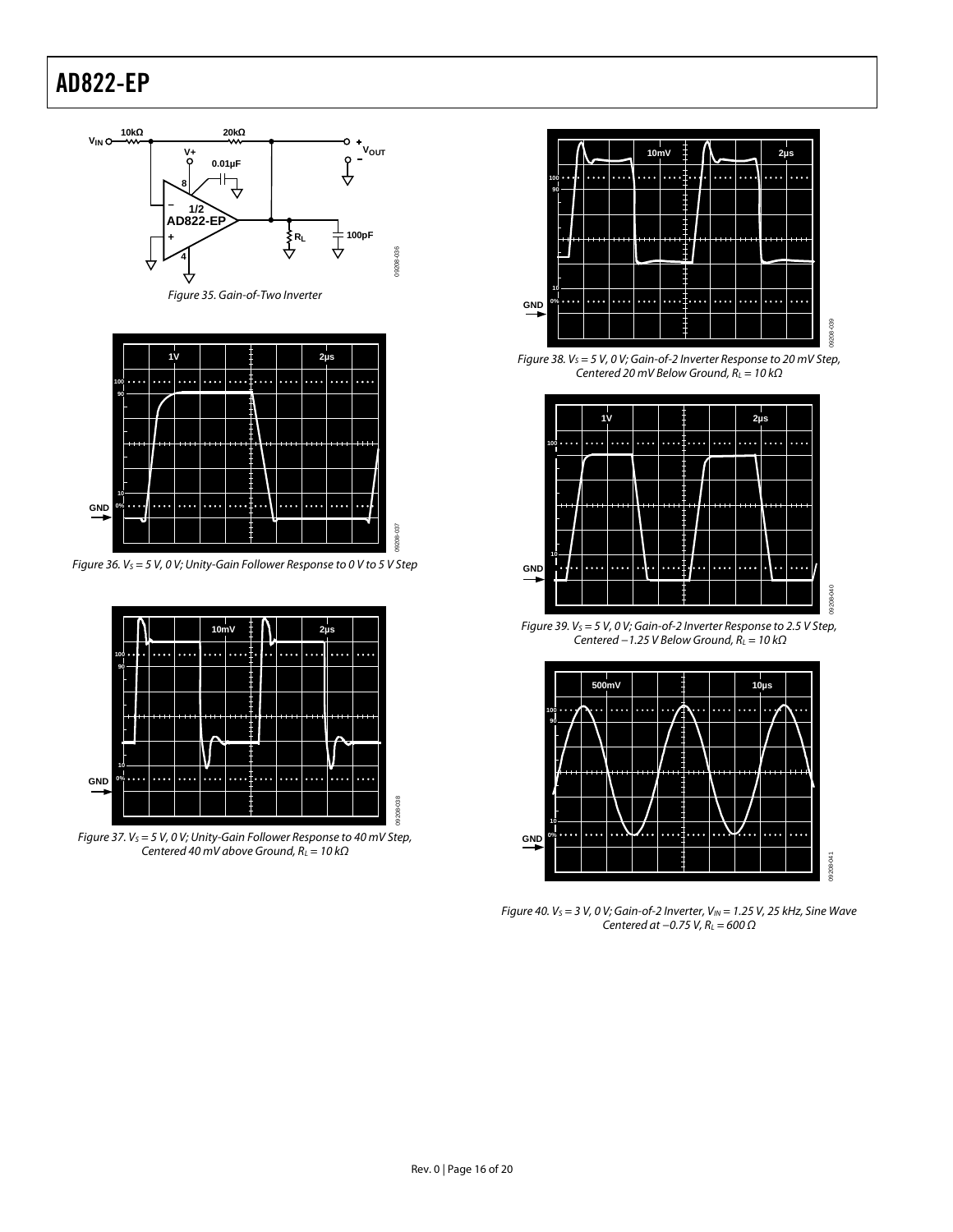







 $R_P$  = 49.9 kΩ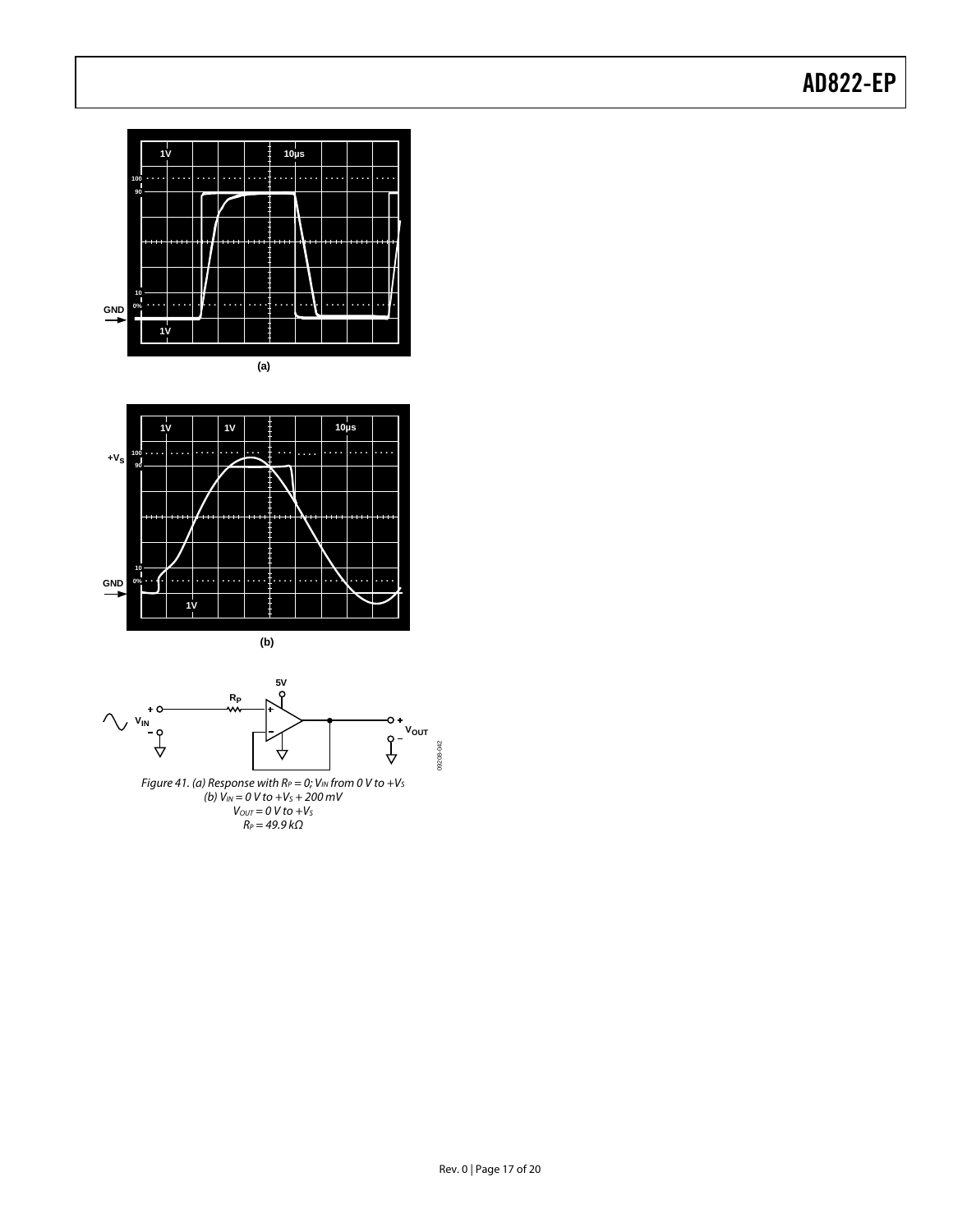### <span id="page-17-0"></span>OUTLINE DIMENSIONS



#### **ORDERING GUIDE**

| $\mathbf{Model}^1$ | Temperature Range                    | <b>Package Description</b> | <b>Package Option</b> |
|--------------------|--------------------------------------|----------------------------|-----------------------|
| AD822TRZ-EP        | $-55^{\circ}$ C to $+125^{\circ}$ C  | 8-Lead SOIC N              | $R-8$                 |
| AD822TRZ-EP-R7     | $-55^{\circ}$ C to +125 $^{\circ}$ C | 8-Lead SOIC N              | $R-8$                 |

 $1 Z =$  RoHS Compliant Part.

SPICE model is available at [www.analog.com](http://www.analog.com/).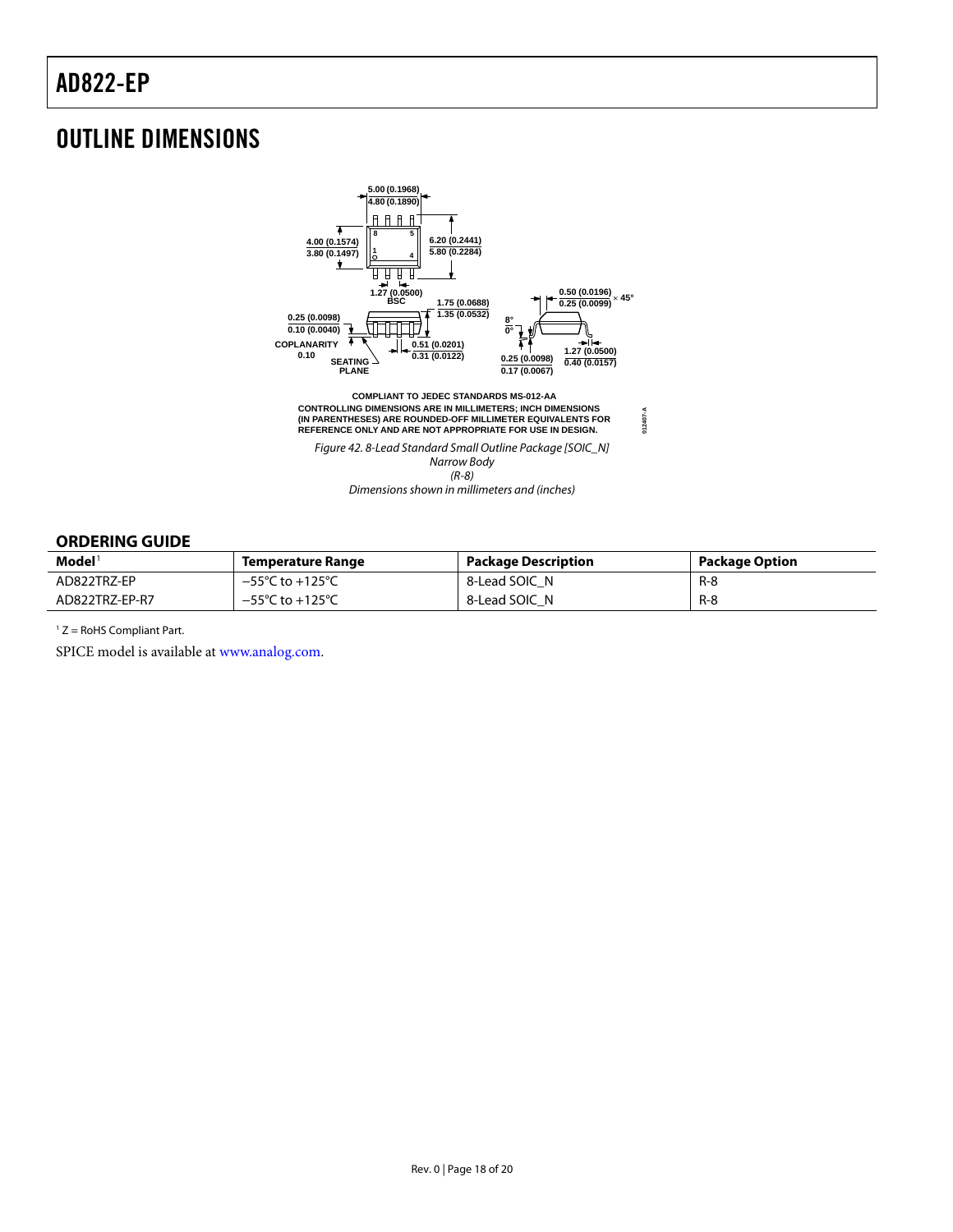## **NOTES**